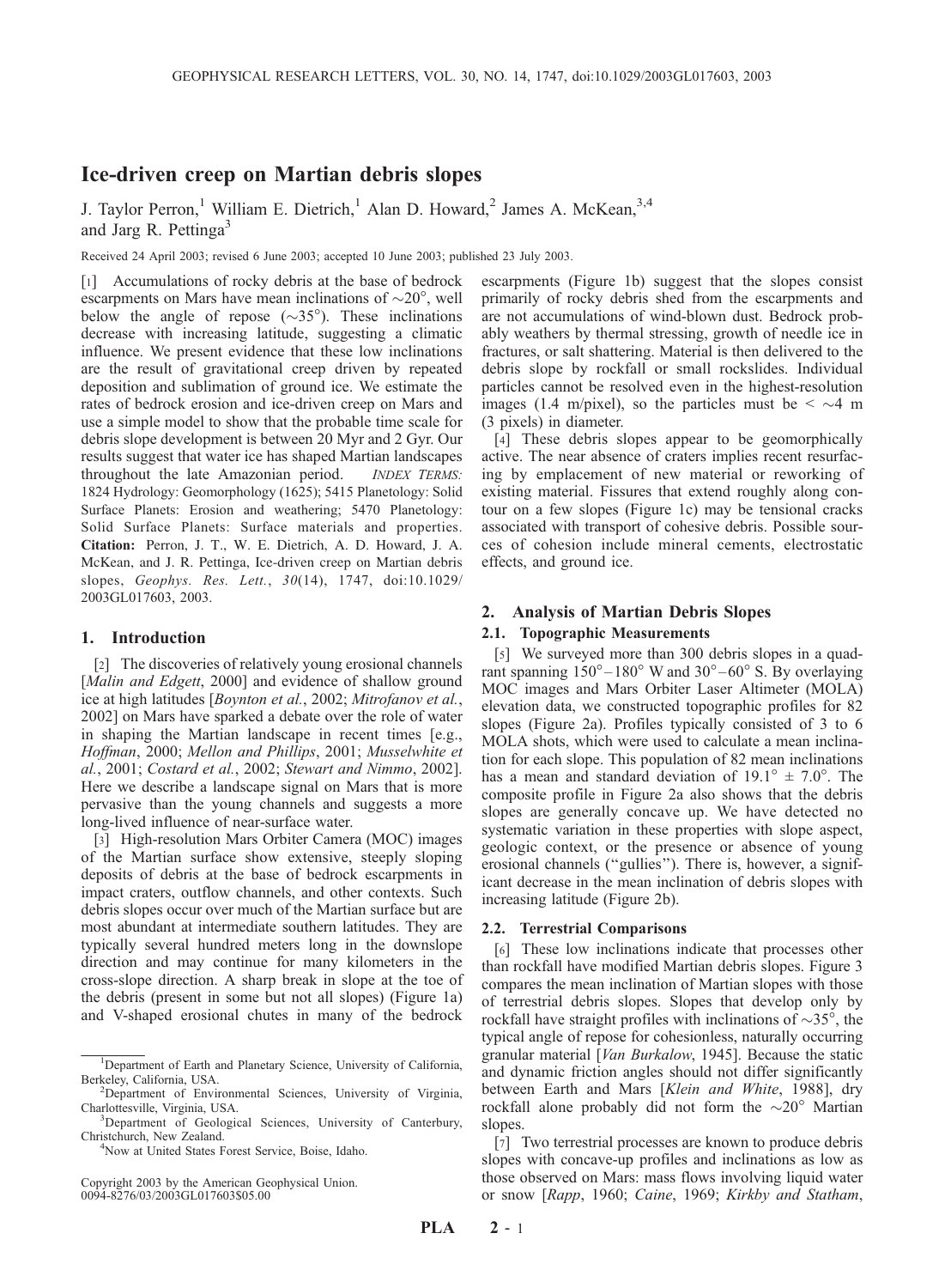

Figure 1. Features of debris slopes on Mars. (a) MOC M0902751. Some slopes have sharp contacts with the bedrock escarpment at the top of the debris and the subhorizontal surface at the base. (b) MOC M1501466. V-shaped chutes in bedrock escarpments suggest that the slopes consist primarily of rocky debris rather than wind-blown dust. (c) MOC M1700492. Fissures that extend along contour near the base of some slopes may be tensional cracks associated with downslope transport of frozen debris. The cracks appear to have formed prior to the most recent gullying episode.

1975; Van Gassen and Cruden, 1989], and gradual downslope displacement due to ground disturbance and gravity, often called "creep" [Rapp, 1960]. MOC images of ungullied slopes contain no evidence of the overlapping, lobate deposits that are commonly observed on terrestrial slopes shaped by mass flows [e.g., Whitehouse and McSaveney, 1983]. Subtle topographic features are visible in the depositional fans at the distal ends of gullies, which suggests that the resolution of MOC images is sufficient to reveal largerscale deposits. Tensional cracks like those shown in Figure 1c may have been produced by deep mass movements in the debris [Howard, 2003], but their infrequent occurrence suggests that such processes are not responsible for the low debris slope inclinations.

#### 2.3. Interpretations

[8] In the absence of evidence that debris slopes have been modified significantly by mass flows, we focus on the creep mechanism, in which gradual downslope movement of rock debris due to a spatially uniform disturbance process and gravity lowers the gradient of the debris slope. Likely sources of disturbance on Mars include ground motion due to ''marsquakes'' or impacts, thermal expansion of the rock debris, or frost heaving due to the formation of ground ice. The lack of surficial evidence of recent faulting suggests that shallow marsquakes do not occur with enough frequency and intensity to cause significant sediment transport. Impacts >1 km in diameter should cause downslope transport of unconsolidated material within several crater diameters of the impact [Schultz and Gault, 1975], but we have noted no qualitative relationship between debris slope inclinations and the proximity of large impact craters. Thermal expansion may contribute to bedrock weathering, but it probably does not cause appreciable sediment transport. If the rocky debris on Mars is basalt ( $\alpha = 8 \times 10^{-6} \text{ K}^{-1}$  $^{-1}$ with a porosity  $\phi = 35\%$ , a uniform temperature change  $\Delta T$  as large as 100 K over a depth d of 2 m would cause a surface displacement  $(1-\phi)\alpha d\Delta T = 1$  mm, which should not cause rearrangement of centimeter- to decimeter-sized clasts.

[9] Transport by repeated deposition and sublimation of ice in the Martian regolith is a more likely mechanism. ''Frost creep'' occurs when slope-normal expansion due to the formation of ice lenses or needle ice and subsequent vertical settling on ice removal causes net downslope movement at a rate proportional to the topographic gradient. Several lines of evidence suggest that frost creep occurs on Mars. Theoretical work by Mellon and Jakosky [1993, 1995] indicates that orbitally induced climatic and atmospheric variations should lead to cyclic sublimation and deposition of water ice in the Martian regolith. An abundance of landforms similar to those formed by repeated freeze-thaw cycles on Earth, such as polygons, have been identified in Viking [Squyres and Carr, 1986] and MOC [Mustard et al., 2001; Seibert and Kargel, 2001] images. Mars Odyssey results [Boynton et al., 2002; Mitrofanov et al., 2002] suggest that water ice is present in the upper meter of regolith at high latitudes, with a spatial distribution that is consistent with theoretical predictions of ground ice stability [Mellon and Jakosky, 1993]. At high obliquity, the region of ground ice stability would extend to lower latitudes. Moreover, because frost creep is driven by changes in ground ice abundance rather than by long-term stability, it could be most intense at middle latitudes. Our observation that debris slope inclinations decrease with increasing latitude between  $30^{\circ}$  S and  $60^{\circ}$  S (Figure 2b) is consistent with this hypothesis. Odyssey results also indicate that ice volume fractions at high latitudes may exceed the porosity of the regolith, which would imply ice lens formation. Boynton et al. [2002] estimate that the upper meter of regolith contains  $\sim 60\%$  (range 40–73%) water ice by volume, while porosity estimates derived from density measurements at the Viking 1 lander site range from  $36 \pm 16\%$  for coarse debris to  $54 \pm 6\%$  for dust [Moore and Jakosky, 1989].

## 3. Creep Model

[10] A simple, one-dimensional model offers constraints on the rate and duration of debris slope evolution. We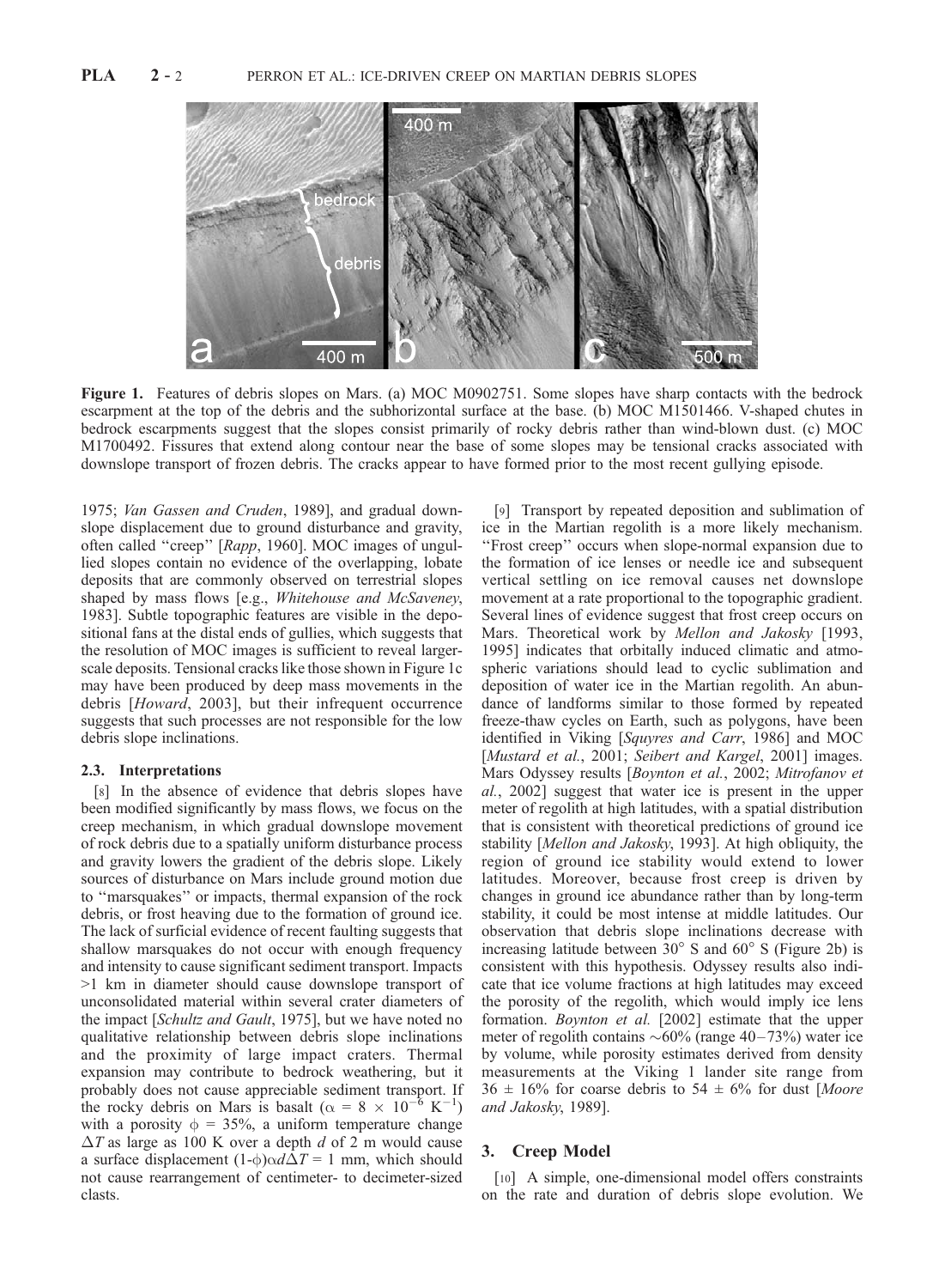

Figure 2. (a) Measured and modeled elevation profiles of debris slopes on Mars. To generate a composite profile, we normalized the raw data (small circles) by the horizontal length of each slope and passed a moving window of width 0.2 over the normalized data. Open circles with error bars show the mean and standard error for each window position. The dashed line shows the best-fit model profile for a debris slope shaped by diffusive sediment transport over  $10<sup>8</sup>$  yr. Note that the slopes are generally concave up. (b) Plot of mean inclination vs. latitude for 82 debris slopes. A linear fit to the data shows a decrease in inclination of approximately 0.6° per degree of latitude ( $p < 0.0001$ ). The significance of this trend does not depend on the points at  $\sim 60^\circ$  latitude: excluding these points changes the slope of the regression line to  $0.67^{\circ}$  per degree of latitude (  $p < 0.0005$ ).

assume that a debris slope forms by horizontal erosion of a bedrock escarpment that begins as a vertical cliff. Fresh debris accumulates at the angle of repose  $(35^{\circ})$ , and the profile evolves according to

$$
\frac{\partial z}{\partial t} = D \frac{\partial^2 z}{\partial x^2} \tag{1}
$$

where  $z$  is elevation,  $x$  is horizontal distance from the top of the slope, and the coefficient  $D$  has the units of diffusivity  $(L^2/T)$ . Equation (1) is based on the geometric assumption that downslope sediment flux is proportional to the topographic gradient, which should be valid for frost creep. It is widely used to describe the evolution of terrestrial hillslopes, and for low to moderate inclinations a number of studies have provided empirical support for the equation and field-parameterized values for the diffusivity [McKean et al., 1993].

[11] Three parameters control the shape of the model profile: the amount of time the slope has been evolving,

the escarpment erosion rate, and the diffusivity. We obtained model solutions by minimizing the misfit between the model profile and the composite profile in Figure 2a. The set of solutions predicts that the time of debris slope development  $t_d$  is inversely proportional to the escarpment erosion rate E and the diffusivity:  $t_d = k_1/E = k_2/D$  with  $k_1 = 160$  m and  $k_2 =$  $8.1 \times 10^4$  m<sup>2</sup>. By estimating the erosion rate and the diffusivity and identifying the solutions that fall within both ranges, we can bracket the time scale of debris slope development. Horizontal bedrock surfaces on Mars should erode much more rapidly than those on the Moon  $(10^{-9} \text{ m/yr})$ [Kohl et al., 1978]) and potentially as rapidly as those in cold, arid terrestrial environments such as Antarctica's Dry Valleys ( $10^{-7}$  to  $10^{-6}$  m/yr [*Nishiizumi et al.*, 1991]). Thus we expect that erosion rates on horizontal bedrock surfaces on Mars are between  $10^{-8}$  and  $10^{-6}$  m/yr. In high alpine regions on Earth, near-vertical bedrock surfaces erode more rapidly than horizontal surfaces by roughly an order of magnitude [Rapp, 1960; Carson and Kirkby, 1972], and so escarpment erosion rates on Mars probably lie between  $10$ and  $10^{-5}$  m/yr. This corresponds to times ranging from approximately 2  $\times$  10<sup>7</sup> yr to 2  $\times$  10<sup>9</sup> yr and diffusivities ranging from  $5 \times 10^{-5}$  m<sup>2</sup>/yr to  $5 \times 10^{-3}$  m<sup>2</sup>/yr.

[12] We can examine whether this range of diffusivities is reasonable by independently estimating the diffusivity due to frost creep on Mars. If the intensity of frost creep decreases exponentially with depth at a rate  $\beta$ , the slopeparallel sediment velocity  $u(y)$  is

$$
u(y) = \delta \tan(\theta) \int_{y}^{\infty} C_o e^{-\beta y} dy
$$
 (2)

where  $y$  is slope-normal depth,  $\delta$  is the coefficient of volume expansion due to ice formation,  $\theta$  is the slope angle, and  $C<sub>o</sub>$ is the frequency of deposition and sublimation at the surface. We assume that the debris is cohesionless and that slope-normal displacements are at least on the order of the particle radius. The volumetric sediment flux  $q_s$  is the depth integral of the velocity

$$
q_s = \left(\frac{\delta C_o}{\beta^2}\right) \tan(\theta) \tag{3}
$$



Figure 3. Quantile box plot showing inclination distributions of some terrestrial debris slopes subject to different sediment transport processes, based on a literature survey by Sauchyn [1986]. The distribution for 82 Mars slopes is also shown. Number of studies used to compile the terrestrial data set: rockfall, 8; snow avalanche, 10; debris flow, 5.